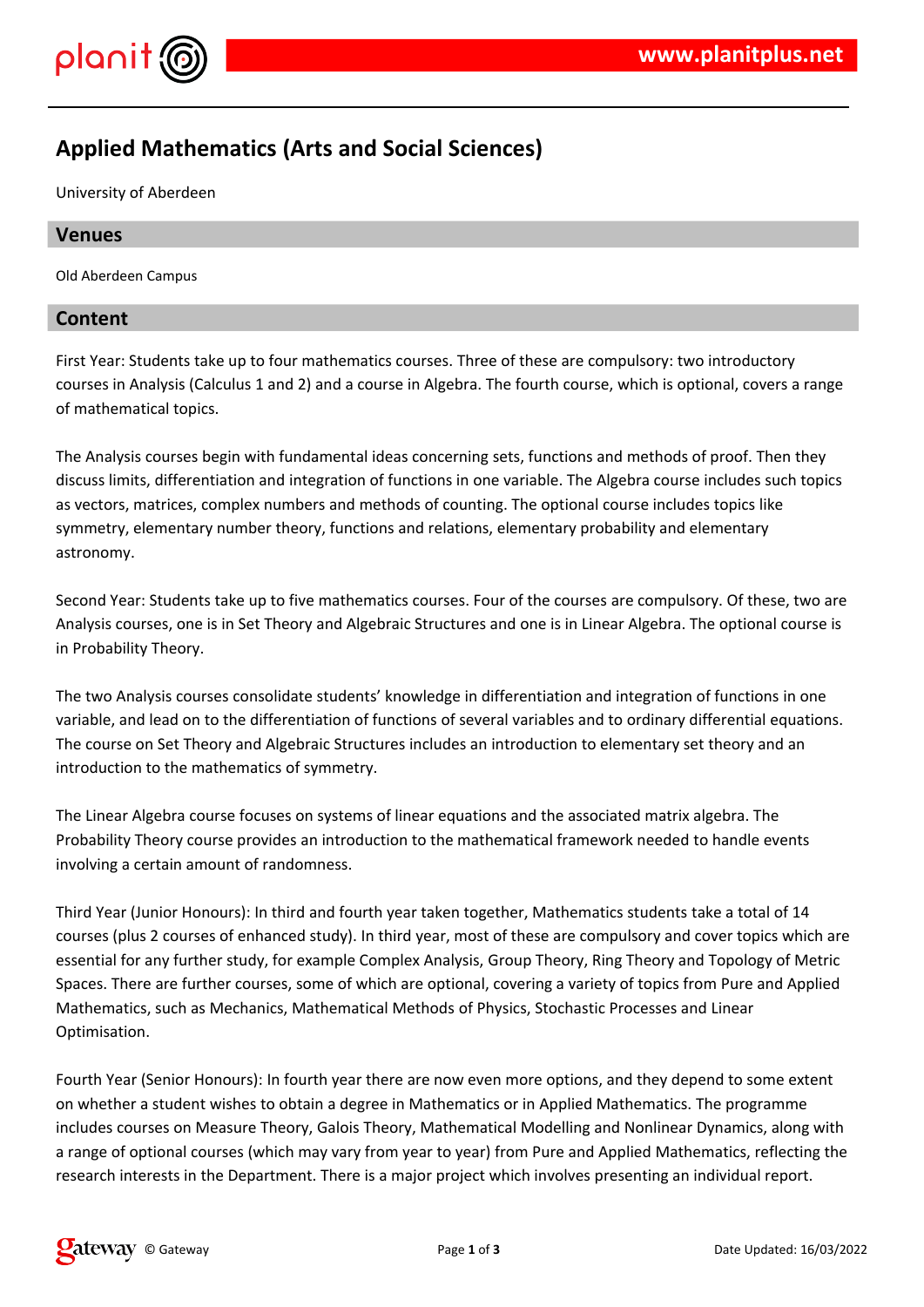

## **Start Date**

September

## **Qualification**

Degree

## **Study Method**

Full time

## **Award Title**

MA Hons

#### **UCAS Code**

G122

#### **Course Length**

4 years

#### **Faculty**

Arts and Social Sciences

#### **Department**

Social Science

## **Entry Requirements**

2023 entry requirements:

Standard entry: 4 Highers at AABB (by end of S5) plus English at National 5. Those with Highers at BBB by end of S5 are encouraged to apply.

Entry to year 2 may be possible with 3 Advanced Highers at ABB including Maths at A.

Widening access entry: 2 Highers at BB (by end of S5). Additional Highers/Advanced Highers in S6.

# **SCQF Level**

10

#### **Progression Routes**

«ProgressionRoutes»

## **Combination Courses**

**Qateway** © Gateway **COVID-16 COVID-2012** Page 2 of 3 Date Updated: 16/03/2022